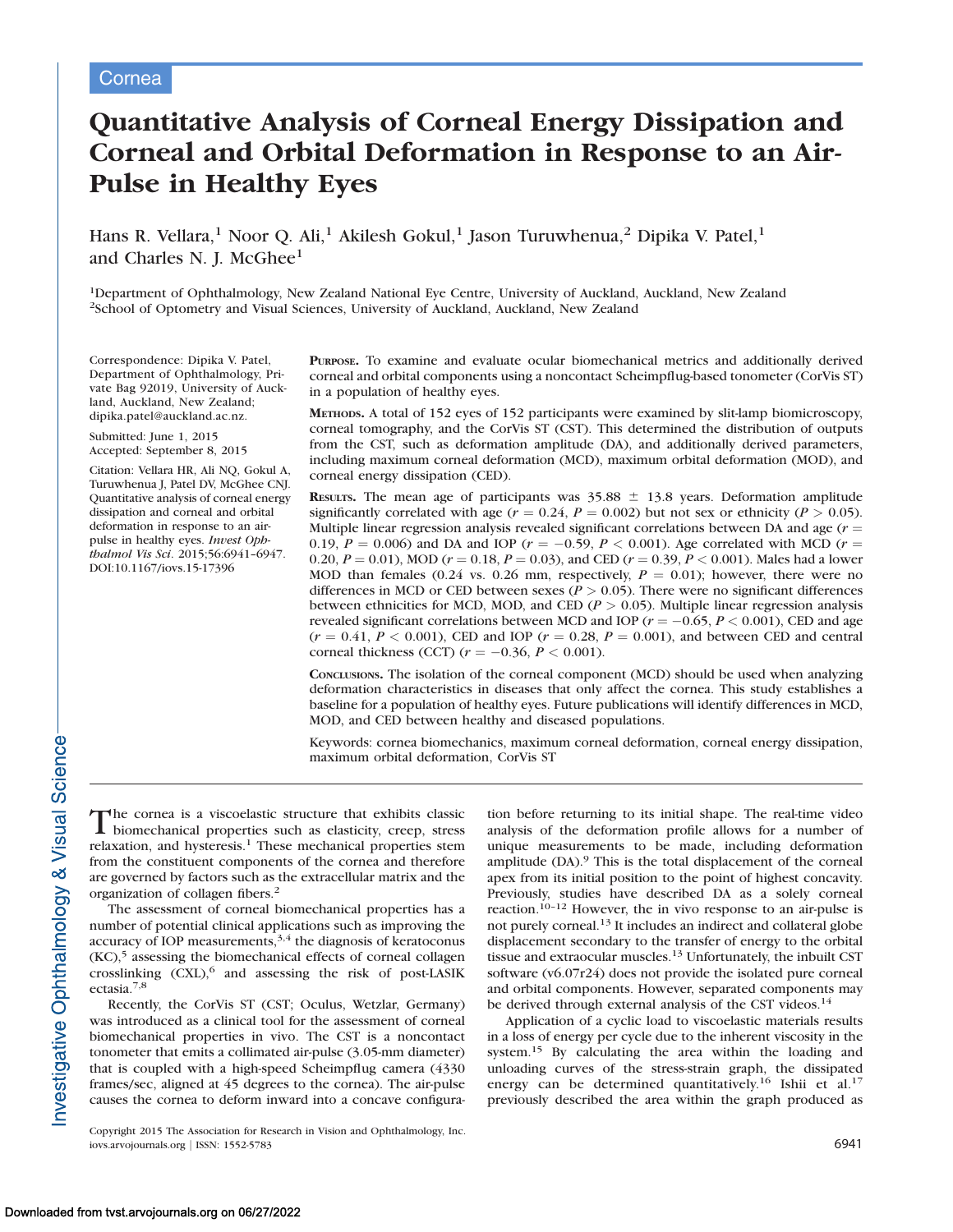

FIGURE 1. An example of an output graph for CED.

"elastic hysteresis." They utilized a noncontact tonometer in conjunction with a high-speed camera angled at  $90^{\circ}$  to the cornea and plotted the change in corneal apex position (strain) against the amount of force applied onto the cornea by the airpulse (stress). However, the camera could not image the cornea past the applanation point.<sup>17</sup>

This problem is overcome by using the videos provided by the CST, in which the corneal apex position during the whole deformation process can be tracked (including past the applanation point). This is then refined to exclude the orbital deformation, and correlated to the force applied by the airpulse. We have termed the area within the resulting graph produced as corneal energy dissipation (CED).

The aim of this study included the determination of the distribution of CST parameters, separated components (corneal and orbital), and CED in a population of healthy eyes. It also describes the repeatability of the separated components and hence establishes baseline data. Finally, the statistically significant and nonsignificant correlations for age, IOP, maximum keratometry  $(K_{MAX})$ , and central corneal thickness (CCT) with the additional parameters were examined. This is to aid in attempting to control for parameters that are potential confounders when comparing between healthy and diseased populations.

## **METHODS**

#### Participants

All participants were recruited from staff, relatives of staff, and relatives of patients at the Greenlane Clinical Centre, Auckland District Health Board, New Zealand. Exclusion criteria were previous ocular trauma/surgery or infections, contact lens wear, or any systemic or ocular disease that may affect the cornea.

TABLE 1. The Mean, SD, and Range of Values for Each Parameter Measured by the CorVis ST in Healthy Eyes ( $n = 152$ )

| <b>Parameters</b>                         | Mean    | <b>SD</b> | <b>Range</b>       |  |
|-------------------------------------------|---------|-----------|--------------------|--|
| IOP, mm Hg                                | 13.7    | 2.2       | 8.0 to 21.5        |  |
| $CCT$ , $\mu$ m                           | 544     | 34        | 460 to 633         |  |
| DA, mm                                    | 1.07    | 0.10      | 0.82 to 1.32       |  |
| Peak distance (PD), mm                    | 4.21    | 1.33      | 2.06 to 7.04       |  |
| Radius of curvature (RoC), mm             | 7.41    | 0.82      | 5.37 to 9.55       |  |
| First applanation length (A1L),           |         |           |                    |  |
| mm                                        | 1.81    | 0.26      | 0.93 to 2.72       |  |
| Velocity inward $(V_{IN})$ , m/s          | 0.16    | 0.02      | $0.1$ to $0.24$    |  |
| Second applanation length (A2L),          |         |           |                    |  |
| mm                                        | 1.84    | 0.41      | 1.03 to 2.83       |  |
| Velocity outward $(V_{\text{OUT}})$ , m/s | $-0.35$ | 0.06      | $-0.66$ to $-0.19$ |  |
| Time to highest concavity $(T_{HC})$ ,    |         |           |                    |  |
| ms                                        | 17.01   | 0.49      | 15.29 to 18.32     |  |
| Time to first applanation $(T_1)$ , ms    | 7.19    | 0.24      | 6.59 to 8.2        |  |
| Time to second applanation $(T_2)$ ,      |         |           |                    |  |
| ms                                        | 22.24   | 0.62      | 20.79 to 23.64     |  |

For each participant, demographic data, such as age, sex, and ethnicity, were collected. Only the right eye was examined for each participant unless it fell under one of the exclusion criteria listed above, in which case, the left eye was examined.

Informed consent was obtained from all participants and the study design adhered to the tenets of the Declaration of Helsinki. The study protocol was approved by the University of Auckland human ethics committee (reference number 010853).

# Examinations

The examinations were performed by experienced investigators (HRV, NQA, and AG). All participants were examined by slit-lamp biomicroscopy to confirm a healthy ocular status and to ensure that none of the exclusion criteria were met.

Corneal tomography was examined using the Pentacam HR (Oculus, Wetzlar, Germany).

Corneal biomechanical properties were assessed using the CST. Once the participants' cornea was centered using the alignment markers provided on the machine's display, the instrument automatically emitted the collimated air-pulse. The force of the air-pulse at the nozzle is 60 mm Hg. The device captures a two-dimensional image sequence using a Scheimpflug camera system. This sequence spanned a measurement time of less than 32 ms, over which time the cornea went through first inward applanation (flattening), deformation to maximum concavity, and, finally, the second outward applanation as the cornea returned to its original shape. Individual frames within the video are analyzed by the inbuilt CST software to produce various unique parameters.<sup>9</sup>

# Corneal and Orbital Deformation Algorithm

The CST videos or the files with an extension of .CST, were imported into a script file in Matlab (version 8.4.0.150421 [R2014b]; Natick, MA, USA). The individual images in the video

TABLE 2. Repeatability of MCD, MOD, and CED for Three Measurements Taken 2 to 5 Minutes Apart

| Parameter  | Precision                | Repeatability            | $CV. \%$ | Intraclass Correlation (95% Confidence Interval) |                |
|------------|--------------------------|--------------------------|----------|--------------------------------------------------|----------------|
| <b>MCD</b> | $0.09$ mm                | $0.13$ mm                | 5.08     | $0.88(0.74-0.95)$                                | $<\!\!0.001$   |
| <b>MOD</b> | $0.05$ mm                | $0.08$ mm                | 8.74     | $0.88(0.75-0.95)$                                | $<$ 0.001 $\,$ |
| CED        | $3.55 \times 10^{-6}$ Nm | $5.01 \times 10^{-6}$ Nm | 13.0     |                                                  |                |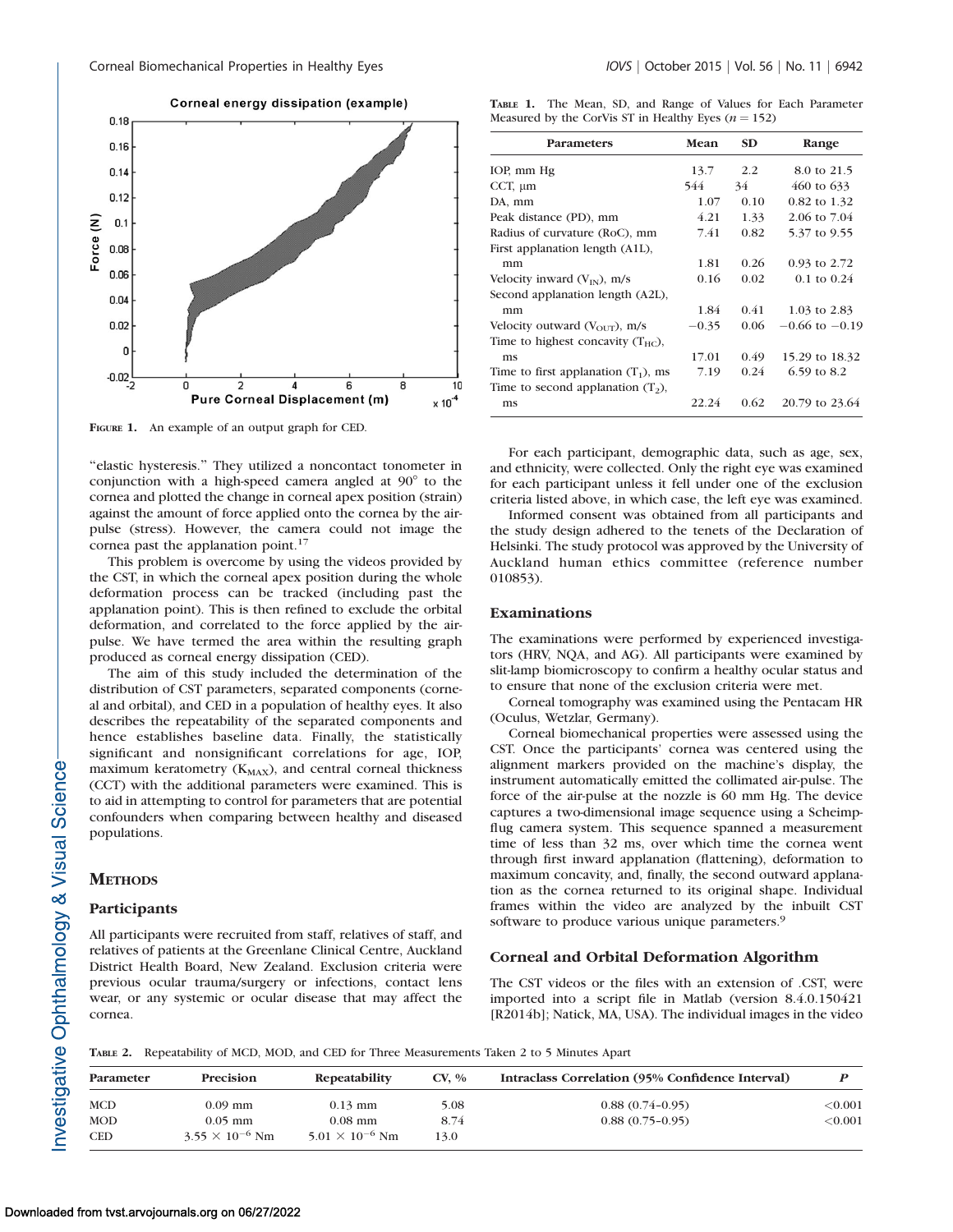TABLE 3. Repeatability of MCD, MOD, and CED Measured at Four Different Times of the Day

| Parameter  | Precision                | Repeatability                     | $CV. \%$ | Intraclass Correlation (95% Confidence Interval) |                |
|------------|--------------------------|-----------------------------------|----------|--------------------------------------------------|----------------|
| MCD        | $0.09$ mm                | $0.13$ mm                         | 5.21     | $0.76(0.60-0.88)$                                | $<\!\!0.001$   |
| <b>MOD</b> | $0.05$ mm                | $0.07$ mm                         | 7.80     | $0.71(0.53 - 0.85)$                              | $<$ 0.001 $\,$ |
| <b>CED</b> | $4.21 \times 10^{-6}$ Nm | 5.95 $\times$ 10 <sup>-6</sup> Nm | 16.2     |                                                  |                |

are processed using methods previously described extensively by Koprowski et al.<sup>14,18</sup> Image analysis includes detection of the anterior corneal edge using the Canny method, morphologic image processing (close operation), and corneal contour.18 The resulting data are then used to derive pure corneal  $(L_{TR}(n, i))$  and orbital  $(L_{TO}(n, i))$  components from the total displacement  $(L_T(n, i))$  (where *n* indexes pixels in individual columns  $n \in (1, N)$ , and *i* indexes individual frames in the video  $i \in (1, I)$ , respectively).<sup>14,18</sup> Derivation of separated components is owed to the visible corneal contour at the edge of the video and has been explained elsewhere.<sup>14,18</sup>

The method has been validated by comparing the results from their algorithms to data from the CST.<sup>14</sup> The correlated data revealed an error of less than 1% in mean SD. From the resulting analysis we obtained the maximum change in pure corneal displacement over the course of the video. We have termed this as the maximum corneal deformation (MCD). Following the notation of Koprowski, this is

$$
MCD = max_n \Big( max_i \Big( L_{TR}(n, i) \Big) \Big). \qquad (1)
$$

The change in pure orbital displacement was calculated at the same location on the cornea and termed as the maximum orbital deformation (MOD). Denoting the location of the MCD by indices  $(n_{MCD}, i_{MCD})$  we obtain

$$
MOD = max_i (L_{TO}(n_{MCD}, i)). \tag{2}
$$

#### Corneal Energy Dissipation

A cyclic corneal deformation pattern results from the CST airpulse. Perfectly elastic materials undergo identical loading and unloading phases; however, viscoelastic materials like the cornea have a portion of the energy lost or dissipated. This is due to the inherently viscous proteoglycan matrix.

Analysis of CED was performed by making amendments to the script file in Matlab as follows. The corneal apex was monitored over the course of the video. This is then refined to exclude the influence of orbital deformation  $(L_{TR}(n_{max}, i))$ , as previously described by Koprowski.<sup>14</sup> Data regarding the force emitted was exported from the CST (mm Hg). Given the airpulse has a diameter of 3.05 mm, the force can be converted to newtons. The change in pure corneal displacement at the corneal apex is then plotted against the air-pulse force emitted, producing characteristic loading and unloading curves. The area between these curves quantifies CED (Nm). A typical example of CED from a healthy eye has been provided in Figure 1.

#### Statistical Analyses

Statistical analysis was performed using SPSS software version 22.0 (IBM Corporation, Chicago, IL, USA) and Prism software version 6.01 (GraphPad, La Jolla, CA, USA). The normality of the data was tested using the D'Agostino and Pearson omnibus normality test.

Descriptive statistical analysis was performed on baseline characteristics. A Wilcoxon matched-pairs signed rank test was used for differences between DA, MCD, and MOD. Two-tailed Spearman's correlation coefficient was used to measure statistical dependence between nonparametric variables. Significant differences between sexes were investigated using the Mann-Whitney U test. A Kruskal-Wallis test was conducted to explore the differences in variables between ethnicities. Newly derived parameters (MCD, MOD, and CED) were tested for repeatability using the Bland-Altman methodology. The mean within-subject SD  $(S_w)$  was determined. Precision (Pr) and repeatability were calculated using the formulas  $1.96 \times S_w$ and  $2.77 \times S_{\text{w}}$ , respectively. The mean of within-subject means was divided by  $S_w$  to derive the coefficient of variation (CV). Intraclass correlation (ICC) was calculated by using ANOVA. An ICC of more than 0.70 and a CV less than 20% were considered highly repeatable; an ICC of more than 0.60 and CV less than 20% were considered fairly repeatable.

Multiple linear regression analysis was performed to determine if age, IOP, CCT, and  $K_{MAX}$  are significant predictors of DA, MCD, MOD, or CED. Only highly repeatable and reliable CST parameters have been included in the multiple linear regression analysis.<sup>5,19</sup> Central corneal thickness and  $K_{MAX}$ were obtained using the Pentacam HR (v6.07r29).

P values of 0.05 or less were considered to be statistically significant.

#### **RESULTS**

## Characteristics of Healthy Corneas

A total of 152 healthy subjects were recruited with a mean age of  $35.88 \pm 13.8$  years (range, 13-74 years). There was a larger proportion of females (62%,  $n = 95$ ) than males (38%,  $n = 57$ ). Most participants were of European ethnicity (53.8%,  $n = 81$ ), followed by Indian subcontinent (18.6%,  $n = 29$ ), Southeast Asian (11.5%,  $n = 18$ ), Pacific Island Nations (5.1%,  $n = 8$ ), Middle Eastern (4.5%,  $n = 7$ ), Maori (4.5%,  $n = 6$ ), and African descent (1.9%,  $n = 3$ ).

Values for all CST parameters are presented in Table 1.

The mean DA was  $1.07 \pm 0.10$  mm. There was a significant correlation between DA and age ( $r = 0.24$ ,  $P = 0.002$ ; Fig. 2); however, there were no significant differences in DA between sexes ( $P = 0.63$ ) or ethnicities ( $P = 0.20$ ). Multiple linear

TABLE 4. Repeatability of the MCD, MOD, and CED for Measurements Taken at the Same Time of the Day, on Different Days

| <b>Parameter</b> | Precision                | Repeatability            | $CV. \%$ | Intraclass Correlation (95% Confidence Interval) |              |
|------------------|--------------------------|--------------------------|----------|--------------------------------------------------|--------------|
| <b>MCD</b>       | $0.12$ mm                | $0.17$ mm                | 6.63     | $0.66(0.42-0.83)$                                | $<\!\!0.001$ |
| <b>MOD</b>       | $0.06$ mm                | $0.08$ mm                | 9.40     | $0.49(0.19-0.75)$                                | < 0.001      |
| CED              | $4.51 \times 10^{-6}$ Nm | $6.38 \times 10^{-6}$ Nm | 16.4     |                                                  |              |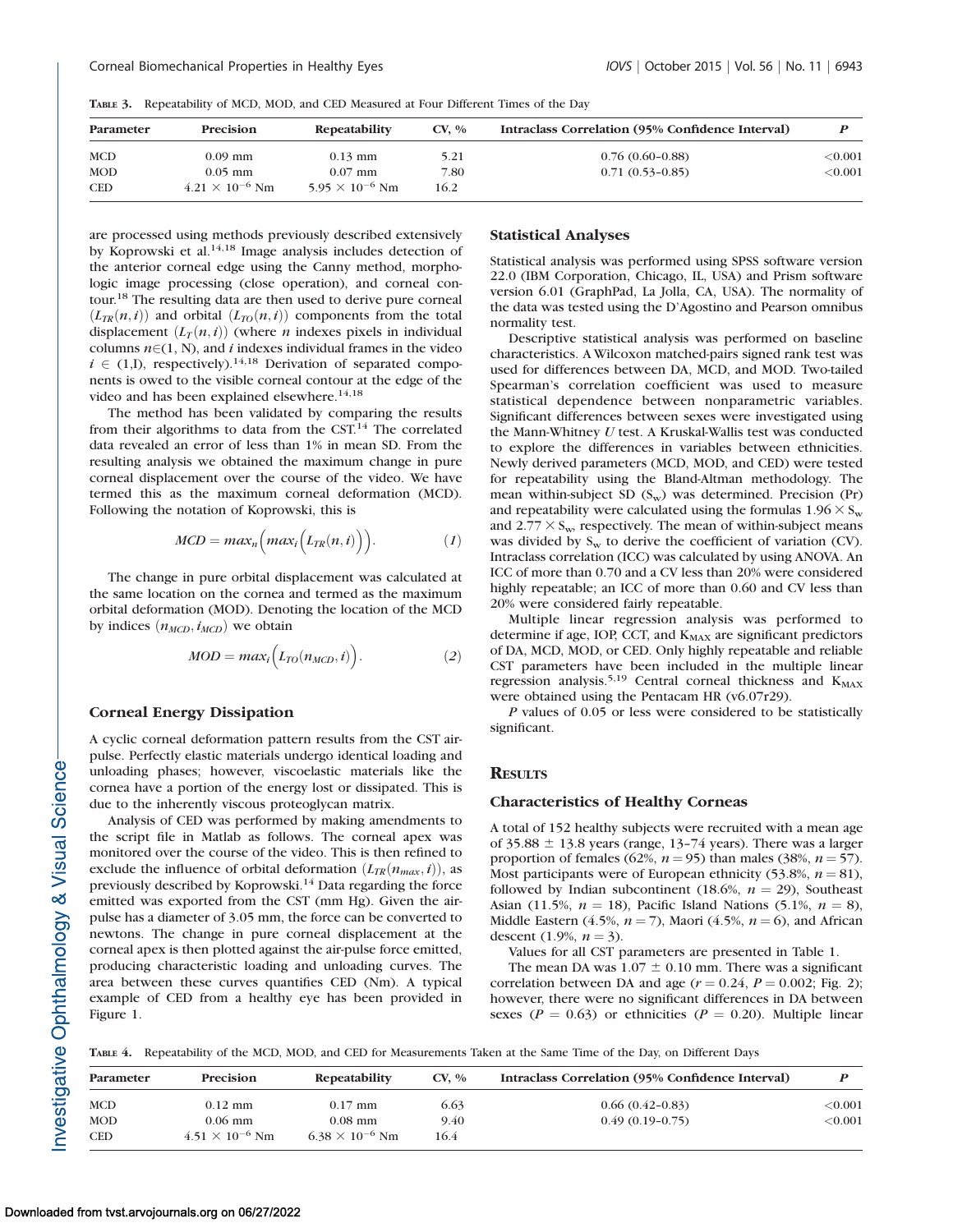

FIGURE 2. Correlation between DA and age in healthy eyes ( $n = 152$ ).

regression analysis revealed that DA was significantly positively correlated with age  $(r = 0.19, P = 0.006)$  and negatively correlated to IOP ( $r = -0.59$ ,  $P < 0.001$ ).

#### Repeatability

In a subgroup of 23 healthy eyes, three examinations taken 2 to 5 minutes apart on the same day demonstrated high repeatability in MCD and MOD. For the examinations performed at four different times of day, MOD and MCD were highly repeatable. For examinations taken at the same time of day on three different days, MCD was fairly repeatable. ICC analysis for CED measurements was not possible, as several score values of zero made for minimal variance (an error message that reads ''scale or part of scale has zero variance and will be bypassed'' was displayed on SPSS). However, the CV was below 20% in all instances (2–5 minutes apart, four different times of the day, and three examinations performed on three different days).

The precision, repeatability, CV, and ICC are summarized for three measurements taken 2 to 5 minutes apart (Table 2), three measurements taken at different times of day (Table 3), and three measurements taken on three different days (Table 4).

# Maximum Corneal Deformation and Maximum Orbital Deformation in Healthy Corneas

The mean MCD and MOD were 0.80  $\pm$  0.09 mm and 0.25  $\pm$ 0.05 mm, respectively (Table 5). There was a significant correlation between MCD and age  $(r = 0.20, P = 0.01; Fig. 3A)$ , MOD and age ( $r = 0.18$ ,  $P = 0.03$ ; Fig. 3B), and MOD and K<sub>MAX</sub>  $(r=0.17, P=0.04;$  Fig. 3C). Although there were no significant differences among ethnicities for both parameters ( $P > 0.05$ ), there was a significantly higher MOD in males compared with females (0.24 vs. 0.26 mm, respectively,  $P = 0.01$ ) but no differences between sexes for MCD ( $P = 0.30$ ).

Multiple linear regression analysis revealed a significant correlation between MCD and IOP ( $r = -0.65$ ,  $P < 0.001$ ); however, MOD did not correlate significantly with the parameters included in the multiple linear regression.

Wilcoxon matched-pairs signed rank test revealed statistically significant differences ( $P < 0.001$ ) among all three groups of values tested (DA, MCD, and MOD).

# Corneal Energy Dissipation in Healthy Corneas

The mean CED was  $(2.02 \pm 0.65) \times 10^{-5}$  Nm (Table 5). There was a significant correlation between CED and age  $(r = 0.39, P)$ < 0.001; Fig. 4) and no significant differences in CED between



FIGURE 3. Correlation between (A) MCD and age, (B) MOD and age, (C) MOD and  $K_{MAX}$  in healthy eyes ( $n = 152$ ).

sexes ( $P = 0.87$ ) or ethnicities ( $P = 0.94$ ). Multiple linear regression analysis revealed significant correlations between CED and age ( $r = 0.41$ ,  $P < 0.001$ ), CED and IOP ( $r = 0.28$ ,  $P =$ 0.001), and between CED and CCT  $(r = -0.36, P < 0.001)$ .

## **DISCUSSION**

The in vivo eyeball reaction to an air-pulse includes contributions from the cornea, orbital tissue, and extraocular mus $cles.^{13}$  Koprowski<sup>14</sup> described methods of analyzing CST videos to derive supplementary parameters accounting for these components. These additional methods of analyzing CST videos have not been investigated in healthy corneas. We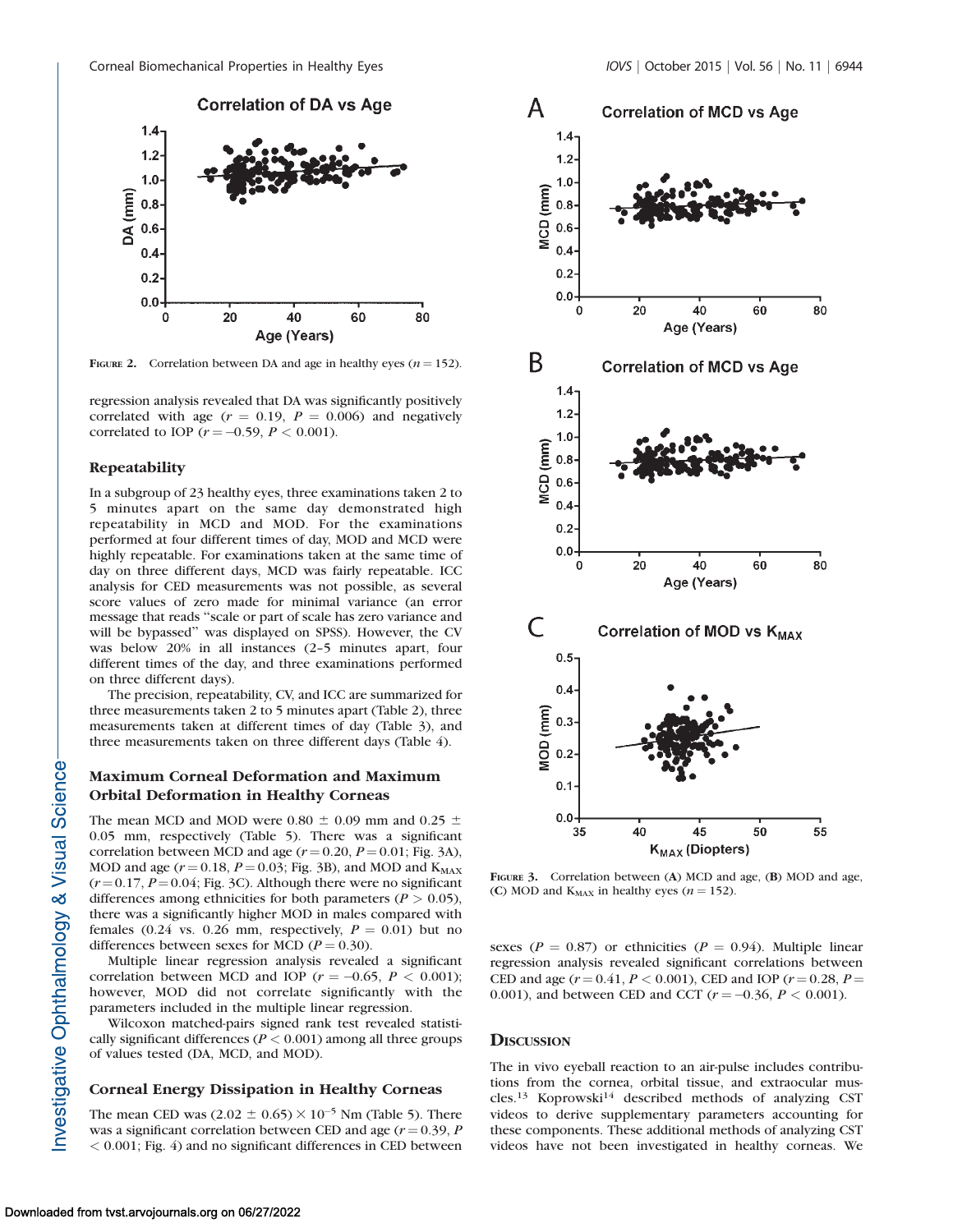

FIGURE 4. Correlation between CED and age for healthy eyes ( $n =$ 152).

determined the distribution of CST parameters, and separated components and the correlation of these parameters with age, sex, ethnicity, corneal thickness, and corneal curvature in a population with healthy corneas.

Previous studies have considered DA as an exclusively corneal phenomenon<sup>10-12</sup>; however, this study provides evidence of the distribution and significant difference between DA (provided by the device) and the isolated corneal (MCD) and orbital (MOD) components in a population of healthy corneas. Isolation of the orbital component should be used when analyzing deformation characteristics in diseases that only affect the cornea. Furthermore, future publications need to consider these additional parameters, as they could identify whether the corneal or the orbital component contributes to the differences in overall DA.

The aging cornea is known to change its stromal microstructure. The cornea undergoes natural glycationinduced crosslinks causing an increased cross-sectional area within collagen fibers and fibrillar molecules.<sup>20,21</sup> Corresponding biomechanical increases in corneal tissue stiffness have been observed through ex vivo inflation testing.<sup>22–24</sup> However, biomechanical changes with age using in vivo testing methods are still debated.

There are two commercially available devices that claim to measure biomechanical properties of the cornea in vivo, the Ocular Response Analyzer (ORA; Reichert, Inc., Depew, NY, USA) and the CST, although direct comparisons between these instruments are not possible, as the pressure profiles of the ORA vary between measurements, whereas the CST has a consistent pressure profile in all measurements.<sup>25</sup> Any comparisons made between these machines must adjust for these differences before drawing conclusions.

Several studies have investigated the relationship between ORA parameters and age.<sup>8,26-29</sup> Foster et al.<sup>26</sup> demonstrated a significant correlation with age for both output parameters (corneal hysteresis [CH] and corneal resistance factor [CRF]) in a large study involving 4184 eyes; however, several factors were not incorporated into a multivariate analysis, including IOP, CCT, and keratometry. Other studies have reported similar observations but with weaker correlations.8,27,28 Conversely, Kirwan, et al.<sup>29</sup> showed no correlation between CH and age in a subset of children.

In the current study, there was a significant correlation between age and DA, and the correlation remained after isolating the corneal component. This is in agreement with Leung et al., $11$  who demonstrated a statistically significant, weak relationship ( $r = 0.002$ ) between age and DA in a group of normal, glaucoma, and glaucoma-suspect eyes. Tian et al.<sup>12</sup> also described a significant positive correlation ( $r = 0.43$ ) between age and DA. Conversely, others have discovered no significant correlations between age and DA.<sup>5,30</sup>

An increase in DA with age is counterintuitive to ex vivo studies that exhibit increased stiffness with age<sup>22-24</sup>; however, the deformation response to an air-pulse has been claimed to be largely influenced by corneal interlamellar sliding resistance.31 These resistance forces would be influenced by the content and distribution of the proteoglycan matrix interspersed between collagen fibrils and collagen lamellae. Age is associated with an increase in cross-sectional collagen fibril and fibrillar molecular area but with decreased interfibrillar spacing.20,21,32 This indicates reduced proteoglycan substance in the aged cornea, which may subsequently cause decreased interlamellar sliding resistance. Furthermore, the nonenzymatic crosslinks shown to occur with age may not affect these resistance forces.<sup>20</sup>

Loss or atrophy of orbital fat is a natural aging process.<sup>33</sup> Observations in this study imply a more compliant orbit with age, as MOD increased with age ( $r = 0.18$ ,  $P = 0.03$ ). This is in agreement with a previous study by Frueh, $34$  which demonstrated that the force required to displace the orbit posteriorly a fixed distance using a contact lens was lower in the older age group  $(>\!45)$  when compared with the younger age group (>45). Furthermore, our data revealed a statistically significant  $(P=0.01)$  difference in MOD between sexes. The magnitude of this difference (0.02 mm) is not clinically significant.

Hysteresis is a crucial parameter for understanding corneal biomechanical behavior. The physical property describes the difference between the loading and unloading curves.<sup>16</sup> The behavior hails from the viscous component dissipating energy within the viscoelastic system.<sup>25</sup> Analysis of corneal hysteresis could reveal the viscous damping effect in the complex viscoelastic cornea.<sup>24</sup> The area between the loading and unloading curves for a deformation response to an air-pulse has been previously described by Ishii et al.<sup>17</sup> as "elastic hysteresis.'' However, the cornea was not imaged past the applanation point in the deformation process and the orbital response to the air-pulse was not isolated.<sup>17</sup>

In the current study, CED incorporates the corneal apex position past the applanation point and considers only the



FIGURE 5. Comparison of two normal CST videos showing differences in corneal rotation between measurements. Red lines are perfectly horizontal in both images. The green line joins the posterior cornea at the edges of the image. The difference between the red and green lines demonstrates the amount of rotation in the video.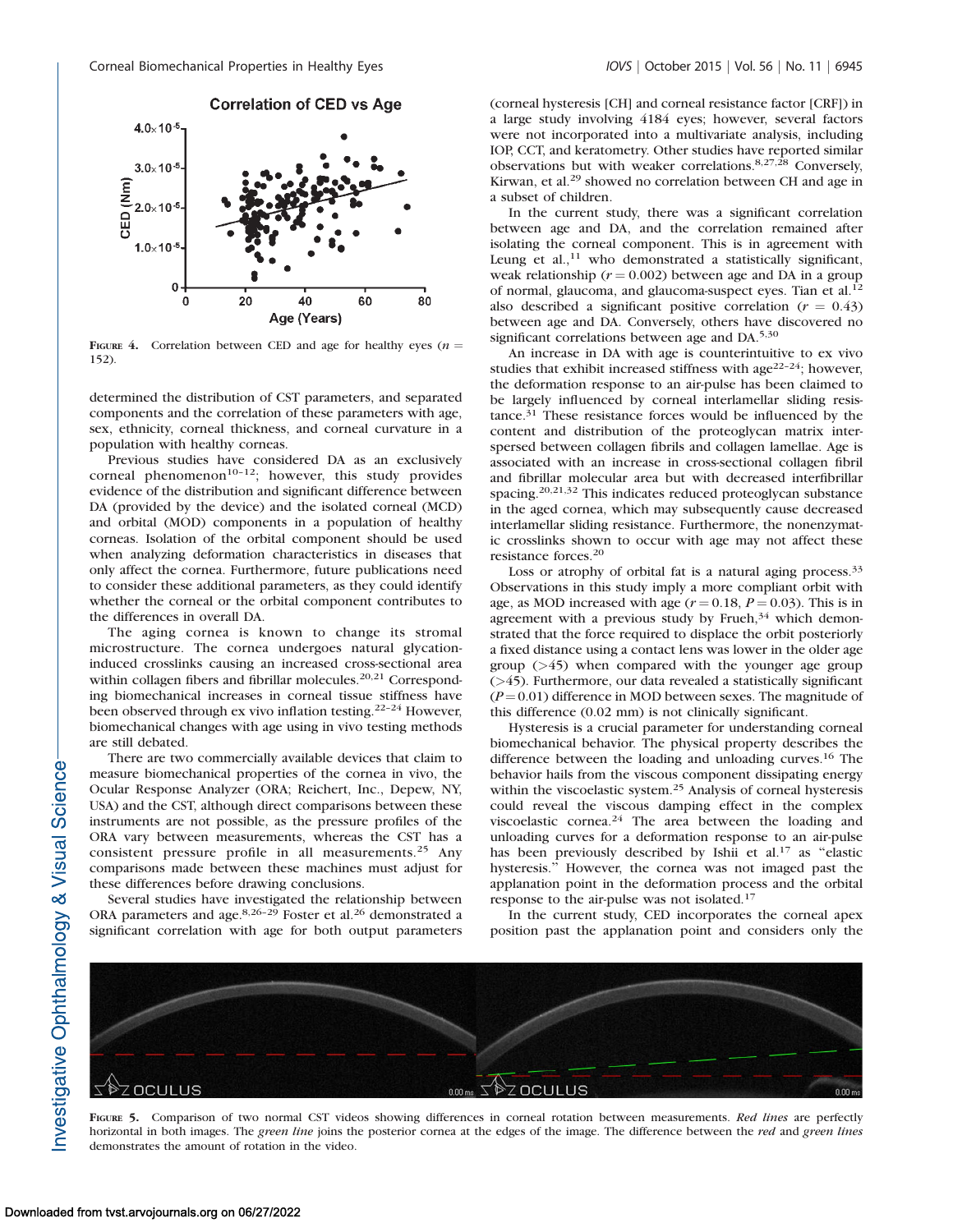TABLE 5. The Mean  $\pm$  SD and Range of Values for DA, MCD, MOD, and CED in Healthy Corneas  $(n = 152)$ 

|                    | Mean $\pm$ SD                                       | Range                                           |
|--------------------|-----------------------------------------------------|-------------------------------------------------|
| DA, mm             | $1.07 \pm 0.10$                                     | $0.83 - 1.32$                                   |
| MCD, mm            | $0.80 \pm 0.09$                                     | $0.63 - 1.06$                                   |
| MOD, mm<br>CED, Nm | $0.25 \pm 0.05$<br>$(2.02 \pm 0.65) \times 10^{-5}$ | $0.13 - 0.41$<br>$(0.24 - 3.80) \times 10^{-5}$ |

pure corneal response. A significant correlation between age and CED was observed in this dataset. However, ex vivo inflation studies were not able to demonstrate statistically significant differences in hysteresis with age. $24$  In this study, the positive correlation identified between age and CED is in contrast to the observations of Ishii et al.,<sup>17</sup> who reported a statistically significant decrease in hysteresis with age.

Hysteresis is not only dependent on the viscosity of the material but the nature of the pressure applied onto the cornea. Previously published in vivo and ex vivo studies used different instruments that use alternate pressure characteristics. Thus, direct comparisons in hysteresis values between these studies are not possible.

A potential limitation of this study is that the true corneal apex position may have been displaced slightly during the deformation process or, alternatively, the air-pulse profile may not have been directly applied at the center of the cornea.

As shown in Figure 5, normal measurements can be taken where the apex is tilted away from the center of the air-pulse profile. This could impact the deformation analysis.<sup>6</sup> The true apex cannot be followed unless a method of tracking the apex is provided or the air-pulse is applied correctly in every measurement. Lago et al.<sup>35</sup> proposed a methodology for an in vivo estimation of the biomechanical behavior. The biggest contributor to dissimilarity between simulated deformed corneas and real deformed corneas were in cases in which the positions of the air-pulse were not aimed directly at the center.<sup>35</sup> Thus, misaligned measurements can cause significant changes to deformation characteristics.

Additional research is needed to predict the magnitude of change in deformation characteristics corresponding to variations in tilt. This would first require the development of a reliable and repeatable method of deriving the amount of tilt in individual videos.

A three-dimensional imaging technique would allow a thorough understanding of the energy dissipated in a viscoelastic structure; however, the CST provides two-dimensional images. Additionally, CED only incorporates information over a single dimension. This reduction in complexity may have contributed to the results observed in this study.

Future studies will develop methods of accounting for this tilt and analyze the impact of these additional components between normal and diseased populations.

## Acknowledgments

Disclosure: H.R. Vellara, None; N.Q. Ali, None; A. Gokul, None; J. Turuwhenua, None; D.V. Patel, None; C.N.J. McGhee, None

# **References**

- 1. Elsheikh A, Wang D, Pye D. Determination of the modulus of elasticity of the human cornea. J Refract Surg. 2007;23:808– 818.
- 2. Lombardo M, Lombardo G, Carbone G, et al. Biomechanics of the anterior human corneal tissue investigated with atomic force microscopy. Invest Ophthalmol Vis Sci. 2012;53:1050– 1057.
- 3. Burgoyne CF, Crawford Downs J, Bellezza AJ, et al. The optic nerve head as a biomechanical structure: a new paradigm for understanding the role of IOP-related stress and strain in the pathophysiology of glaucomatous optic nerve head damage. Prog Retin Eye Res. 2005;24:39–73.
- 4. Smedowski A, Weglarz B, Tarnawska D, et al. Comparison of three intraocular pressure measurement methods including biomechanical properties of the cornea. Invest Ophthalmol Vis Sci. 2014;55:666–673.
- 5. Ali NQ, Patel DV, McGhee CN. Biomechanical responses of healthy and keratoconic corneas measured using a noncontact Scheimpflug-based tonometer. Invest Ophthalmol Vis Sci. 2014;55:3651–3659.
- 6. Steinberg J, Katz T, Mousli A, et al. Corneal biomechanical changes after crosslinking for progressive keratoconus with the corneal visualization Scheimpflug technology. J Ophthalmol. 2014;2014:579190.
- 7. Dupps WJ Jr, Wilson SE. Biomechanics and wound healing in the cornea. Exp Eye Res. 2006;83:709–720.
- 8. Ortiz D, Piñero D, Shabayek MH, et al. Corneal biomechanical properties in normal, post-laser in situ keratomileusis, and keratoconic eyes. J Cataract Refract Surg. 2007;33:1371– 1375.
- 9. Ambrósio R Jr, Ramos I, Luz A, et al. Dynamic ultra high speed Scheimpflug imaging for assessing corneal biomechanical properties. Rev Bras Oftalmol. 2013;72:99–102.
- 10. Hon Y, Lam AK. Corneal deformation measurement using Scheimpflug noncontact tonometry. Optom Vis Sci. 2013;90: e1–e8.
- 11. Leung CK, Ye C, Weinreb RN. An ultra-high-speed Scheimpflug camera for evaluation of corneal deformation response and its impact on IOP measurement. Invest Ophthalmol Vis Sci. 2013;54:2885–2892.
- 12. Tian L, Wang D, Wu Y, et al. Corneal biomechanical characteristics measured by the CorVis Scheimpflug technology in eyes with primary open-angle glaucoma and normal eyes [published online ahead of print February 1, 2015]. Acta Ophthalmol. doi:10.1111/aos.12672.
- 13. Kling S, Marcos S. Contributing factors to corneal deformation in air puff measurements. Invest Ophthalmol Vis Sci. 2013;54: 5078–5085.
- 14. Koprowski R, Lyssek-Boron A, Nowinska A, et al. Selected parameters of the corneal deformation in the corvis tonometer. Biomed Eng Online. 2014;13:55.
- 15. Lapshin RV. Analytical model for the approximation of hysteresis loop and its application to the scanning tunneling microscope. Rev Sci Instrum. 1995;66:4718–4730.
- 16. Hopkinson B, Williams GT. The elastic hysteresis of steel. Proc R Soc Lond A. 1912;87:502–511.
- 17. Ishii K, Saito K, Kameda T, Oshika T. Elastic hysteresis in human eyes is an age-dependent value. Clin Experiment Ophthalmol. 2013;41:6–11.
- 18. Koprowski R. Automatic method of analysis and measurement of additional parameters of corneal deformation in the corvis tonometer. Biomed Eng Online. 2014;13:150.
- 19. Chen X, Stojanovic A, Hua Y, et al. Reliability of corneal dynamic Scheimpflug analyser measurements in virgin and post-PRK eyes. PLoS One. 2014;9:e109577.
- 20. Malik NS, Moss SJ, Ahmed N, et al. Ageing of the human corneal stroma: structural and biochemical changes. Biochim Biophys Acta. 1992;1138:222–228.
- 21. Daxer A, Misof K, Grabner B, et al. Collagen fibrils in the human corneal stroma: structure and aging. Invest Ophthalmol Vis Sci. 1998;39:644–648.
- 22. Elsheikh A, Wang D, Brown M, et al. Assessment of corneal biomechanical properties and their variation with age. Curr Eye Res. 2007;32:11–19.